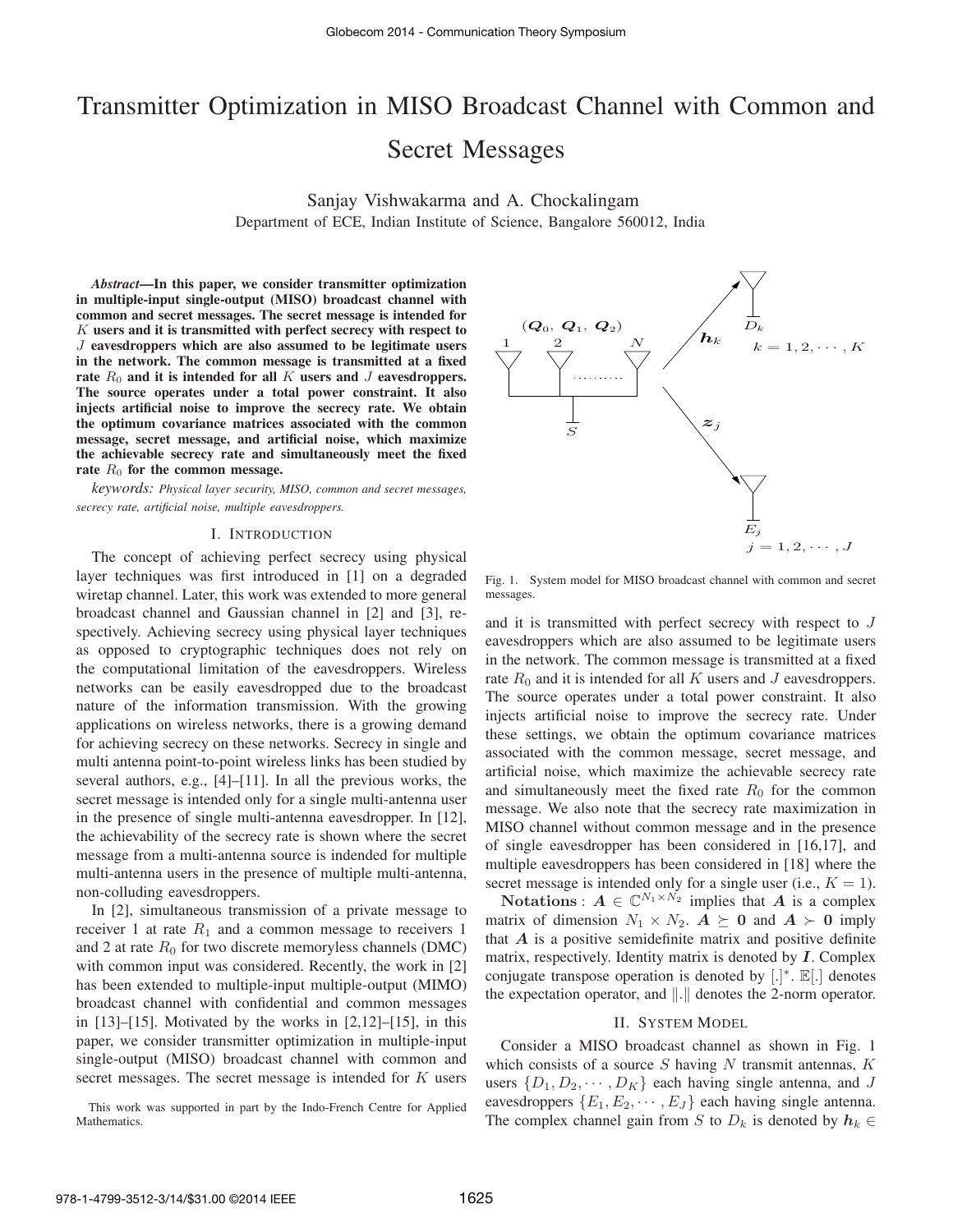$\mathbb{C}^{1 \times N}$ ,  $1 \leq k \leq K$ . Likewise, the complex channel gain from S to  $E_j$  is denoted by  $z_j \in \mathbb{C}^{1 \times N}$ ,  $1 \le j \le J$ . We assume that eavesdroppers are non-colluding.

Let  $P_T$  denote the total transmit power budget in the system, i.e., the source  $S$  operates under total power constraint  $P_T$ . The communication between the source and the users and eavesdroppers happens in  $n$  channel uses. The source S transmits two independent messages  $W_0$  and  $W_1$ , which are equiprobable over  $\{1, 2, \cdots, 2^{nR_0}\}\$  and  $\{1, 2, \cdots, 2^{nR_1}\}\$ , respectively.  $W_0$  is the common message to be conveyed to all  $D_k$ s and  $E_j$ s at information rate  $R_0$ .  $W_1$  is the secret message which has to be conveyed to all  $D_k$ s at some rate  $R_1$  with perfect secrecy with respect to all  $E_j$ s. For each  $W_0$  drawn equiprobably from the set  $\{1, 2, \cdots, 2^{nR_0}\},$  the source maps  $W_0$  to a codeword  $\{X_i^0\}_{i=1}^n$  of length n, where each  $X_i^0 \in \mathbb{C}^{N \times 1}$ , i.i.d. ~  $\mathcal{CN}(\mathbf{0}, \mathbf{Q}_0)$ ,  $\mathbb{E}[X_i^0] = \mathbf{0}$ , and  $Q_0 = \mathbb{E}[X_i^0 X_i^{0*}]$ . Similarly, for each  $W_1$  drawn equiprobably from the set  $\{1, 2, \dots, 2^{nR_1}\}$ , the source, using a stochastic encoder, maps  $W_1$  to a codeword  $\{X_i^1\}_{i=1}^n$  of length n, where each  $X_i^1 \in \mathbb{C}^{N \times 1}$ , i.i.d. ~  $CN(\mathbf{0}, \mathbf{Q}_1)$ ,  $\mathbb{E}[X_i^1] = \mathbf{0}$ , and  $Q_1 = \mathbb{E}[X_i^1 X_i^{1*}]$ . The source also injects artificial noise sequence  $\{X_i^2\}_{i=1}^n$  of length n, where each  $X_i^2 \in \mathbb{C}^{N \times 1}$ , i.i.d. ∼  $CN(0,Q_2), \mathbb{E}[X_i^2] = 0$ , and  $Q_2 = \mathbb{E}[X_i^2 X_i^{2*}]$ . In the *i*th channel use,  $1 \le i \le n$ , the source transmits the sum of the symbols which is  $X_i^0 + X_i^1 + X_i^2$ . Since the source is power limited, this implies that

$$
trace(\mathbf{Q}_0) + trace(\mathbf{Q}_1) + trace(\mathbf{Q}_2) \leq P_T.
$$
 (1)

In the following, we will use  $X^0$ ,  $X^1$  and  $X^2$  to denote the symbols in the codewords  $\{X_i^0\}_{i=1}^n$  and  $\{X_i^1\}_{i=1}^n$ , and the artificial noise sequence  $\{X_i^2\}_{i=1}^n$ , respectively. We also assume that all the channel gains are known and remain static over the codeword transmit duration. Let  $y_{D_k}$  and  $y_{E_j}$  denote the received signals at  $D_k$  and  $E_j$ , respectively. We have

$$
y_{D_k} = \mathbf{h}_k(\mathbf{X}^0 + \mathbf{X}^1 + \mathbf{X}^2) + \eta_{D_k}, \ \forall k = 1, 2, \cdots, K, (2)
$$
  
\n
$$
y_{E_j} = z_j(\mathbf{X}^0 + \mathbf{X}^1 + \mathbf{X}^2) + \eta_{E_j}, \ \forall j = 1, 2, \cdots, J, \quad (3)
$$

where the  $\eta s$  are the noise components, assumed to be i.i.d.  $\sim \mathcal{CN}(0, N_0)$ . Denoting the common and secret decoded messages at destination  $D_k$  by  $\widehat{W}_0^{D_k}$  and  $\widehat{W}_1^{D_k}$ , respectively, and at eavesdropper  $E_j$  by  $\widehat{W}_0^{E_j}$  and  $\widehat{W}_1^{E_j}$ , respectively, the reliability constraints at  $D_k$ s and  $E_j$ s and the perfect secrecy constraints at  $E_j$ s are as follows:

$$
\Pr(\widehat{W}_0^{D_k} \neq W_0) \leq \epsilon_n, \ \forall k = 1, 2, \cdots, K,
$$
  
\n
$$
\Pr(\widehat{W}_0^{E_j} \neq W_0) \leq \epsilon_n, \ \forall j = 1, 2, \cdots, J,
$$
  
\n
$$
\Pr(\widehat{W}_1^{D_k} \neq W_1 \mid \widehat{W}_0^{D_k} = W_0) \leq \epsilon_n, \ \forall k = 1, 2, \cdots, K,
$$
  
\n
$$
\frac{1}{n} I(W_1; \mathbf{y}_{E_j} \mid \widehat{W}_0^{E_j} = W_0) \leq \epsilon_n, \ \forall j = 1, 2, \cdots, J,
$$

where  $\mathbf{y}_{E_j} = [y_{E_{j1}}, y_{E_{j2}}, \cdots, y_{E_{jn}}] \in \mathbb{C}^{1 \times n}$  is the received signal at  $E_i$  in n channel uses, and  $\epsilon_n \to 0$  as  $n \to \infty$ .

# III. TRANSMITTER OPTIMIZATION IN MISO BROADCAST CHANNEL

Since the symbol  $X^0$  is transmitted at information rate  $R_0$  irrespective of  $X^1$ , treating  $X^1$  as noise in (2),  $D_k$ s will be

able to decode  $\mathbf{X}^0$  if  $\forall k = 1, 2, \cdots, K$ ,

$$
I(\boldsymbol{X}^{0}; y_{D_{k}}) = \log_{2} \left( 1 + \frac{\boldsymbol{h}_{k} \boldsymbol{Q}_{0} \boldsymbol{h}_{k}^{*}}{N_{0} + \boldsymbol{h}_{k} (\boldsymbol{Q}_{1} + \boldsymbol{Q}_{2}) \boldsymbol{h}_{k}^{*}} \right) \geq R_{0}. \quad (4)
$$

Similarly, treating  $X^1$  as noise in (3),  $E_j$ s will be able to decode  $\mathbf{X}^0$  if  $\forall j = 1, 2, \cdots, J$ ,

$$
I(\mathbf{X}^{0}; y_{E_j}) = \log_2 \left( 1 + \frac{z_j Q_0 z_j^*}{N_0 + z_j (Q_1 + Q_2) z_j^*} \right) \geq R_0.
$$
 (5)

Using (2) and with the knowledge of the symbol  $X^0$ , the information rate for  $X^1$  at  $D_k$  is

$$
I(\mathbf{X}^{1};y_{D_{k}}\mid\mathbf{X}^{0}) = \log_{2}\left(1+\frac{\mathbf{h}_{k}\mathbf{Q}_{1}\mathbf{h}_{k}^{*}}{N_{0}+\mathbf{h}_{k}\mathbf{Q}_{2}\mathbf{h}_{k}^{*}}\right).
$$
 (6)

Similarly, using (3) and with the knowledge of  $X^0$ , the information rate for  $X^1$  at  $E_j$  is

$$
I\big(\boldsymbol{X}^1; y_{E_j} \mid \boldsymbol{X}^0\big) = \log_2\Big(1 + \frac{z_j \boldsymbol{Q}_1 z_j^*}{N_0 + z_j \boldsymbol{Q}_2 z_j^*}\Big). \tag{7}
$$

## *A. Transmitter optimization - without artificial noise*

In this subsection, we consider transmitter optimization in MISO broadcast channel when no artificial noise is injected by the source. Subject to the constraints in (1), (4) and (5), the achievable secrecy rate for  $X^1$  is obtained by solving the following optimization problem:

$$
R_1 = \max_{\mathbf{Q}_0, \ \mathbf{Q}_1} \min_{\substack{k=1, 2, \cdots, K \\ j=1, 2, \cdots, J}} \left\{ I\left(\mathbf{X}^1; y_{D_k} \mid \mathbf{X}^0\right) - I\left(\mathbf{X}^1; y_{E_j} \mid \mathbf{X}^0\right) \right\} \tag{8}
$$

$$
= \max_{\mathbf{Q}_0, \ \mathbf{Q}_1} \min_{\substack{k=1,2,\cdots,K \\ j=1,2,\cdots,J}} \log_2 \left( \frac{1 + \frac{\mathbf{h}_k \mathbf{Q}_1 \mathbf{h}_k^*}{N_0}}{1 + \frac{\mathbf{z}_j \mathbf{Q}_1 \mathbf{z}_j^*}{N_0}} \right) \tag{9}
$$

$$
= \log_2 \max_{\mathbf{Q}_0, \ \mathbf{Q}_1} \min_{\substack{k=1,2,\cdots,K \\ j=1,2,\cdots,J}} \left( \frac{N_0 + \mathbf{h}_k \mathbf{Q}_1 \mathbf{h}_k^*}{N_0 + \mathbf{z}_j \mathbf{Q}_1 \mathbf{z}_j^*} \right) \tag{10}
$$

s.t. 
$$
\forall k = 1, 2, \cdots, K, \quad \forall j = 1, 2, \cdots, J,
$$
  

$$
\log_2 \left( 1 + \frac{\mathbf{h}_k \mathbf{Q}_0 \mathbf{h}_k^*}{N - \mathbf{h}_k \mathbf{Q}_0 \mathbf{h}_k^*} \right) \ge R_0, \quad (11)
$$

$$
\log_2(1 + \frac{z_j Q_0 z_j^*}{N_0 + h_k Q_1 h_k^*}) \leq N_0,
$$
\n
$$
\log_2(1 + \frac{z_j Q_0 z_j^*}{N_0 + h_k Q_1 h_k^*}) \geq R_0
$$
\n(12)

$$
\log_2\left(1 + \frac{y_1 \mathbf{v}_0 \cdot y}{N_0 + z_j Q_1 z_j^*}\right) \ge R_0, \qquad (12)
$$

$$
Q_0 \succeq 0, \quad Q_1 \succeq 0, \quad trace(Q_0) + trace(Q_1) \leq P_T. \tag{13}
$$

The constraints  $(11)$  and  $(12)$  are obtained from  $(4)$  and  $(5)$ , respectively. The objective function in (8) is obtained from (6) and (7). We note that the achievability of the rate pair  $(R_1, R_0)$ can be seen by the repeated application of Lemma 1 in [12] as follows:

(a) Achievability of the common message rate  $R_0$ : Since the symbol  $X^1$  has been treated as noise in (4) and (5), the achievability of the common message rate  $R_0$  follows from Lemma 1 in [12].

(b) Achievability of the perfect secrecy rate  $R_1$ : Having decoded the symbol  $\mathbf{X}^0$  by all  $(K+J)$  users, the achievability of the perfect secrecy rate  $R_1$  for  $\boldsymbol{X}^1$ , which is intended only for  $K$  users, follows again from Lemma 1 in [12].

We now rewrite the optimization problem in (10) in the following equivalent form: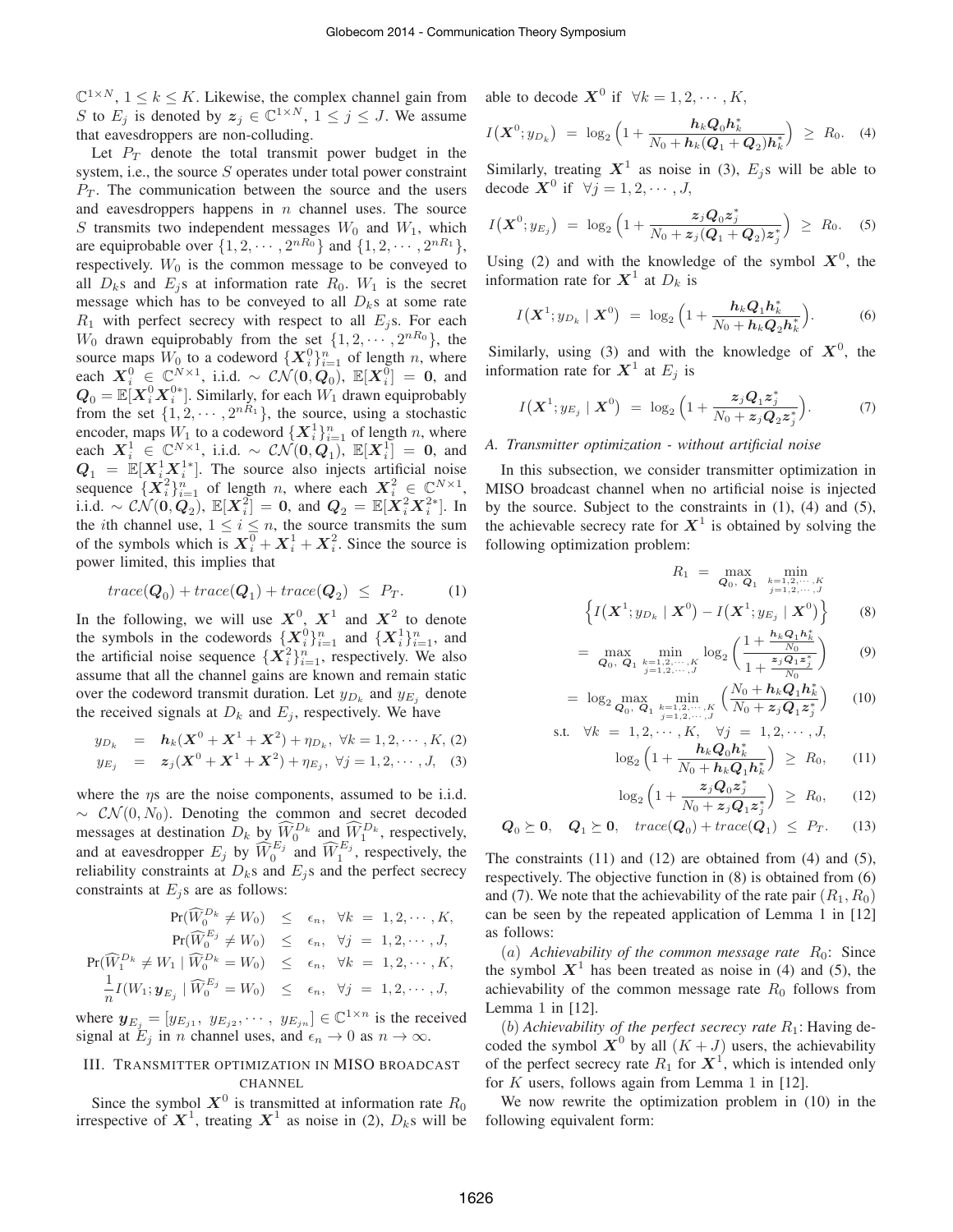$$
\max_{\mathbf{Q}_0, \ \mathbf{Q}_1} \min_{\substack{k=1,2,\dots,K \\ j=1,2,\dots,J}} \left( \frac{N_0 + h_k \mathbf{Q}_1 \mathbf{h}_k^*}{N_0 + z_j \mathbf{Q}_1 z_j^*} \right) \tag{14}
$$
\ns.t.  $\forall k = 1, 2, \dots, K, \ \forall j = 1, 2, \dots, J,$   
\n
$$
\left( 1 + \frac{\mathbf{h}_k \mathbf{Q}_0 \mathbf{h}_k^*}{N_0 + \mathbf{h}_k \mathbf{Q}_1 \mathbf{h}_k^*} \right) \ge 2^{R_0},
$$
\n
$$
\left( 1 + \frac{z_j \mathbf{Q}_0 z_j^*}{N_0 + z_j \mathbf{Q}_1 z_j^*} \right) \ge 2^{R_0},
$$
\n
$$
\mathbf{Q}_0 \succeq \mathbf{0}, \quad \mathbf{Q}_1 \succeq \mathbf{0}, \ \ \text{trace}(\mathbf{Q}_0) + \text{trace}(\mathbf{Q}_1) \le P_T. \tag{15}
$$

Further, we rewrite the innermost minimization in (14), namely,

$$
\min_{\substack{k=1,2,\cdots,K\\j=1,2,\cdots,J}} \left( \frac{N_0 + \mathbf{h}_k \mathbf{Q}_1 \mathbf{h}_k^*}{N_0 + \mathbf{z}_j \mathbf{Q}_1 \mathbf{z}_j^*} \right), \tag{16}
$$

in the following equivalent maximization form:

$$
\begin{array}{ll}\n\text{max } t & (17) \\
\text{s.t.} \quad \forall k = 1, 2, \cdots, K, \quad \forall j = 1, 2, \cdots, J, \\
t\left(N_0 + z_j \mathbf{Q}_1 z_j^*\right) - \left(N_0 + \mathbf{h}_k \mathbf{Q}_1 \mathbf{h}_k^*\right) \leq 0. \tag{18}\n\end{array}
$$

Substituting the above maximization form in (14), we get the following single maximization form:

$$
Q_0, Q_1, t
$$
 (19)  
s.t.  $\forall k = 1, 2, \dots, K, \forall j = 1, 2, \dots, J,$   

$$
t(N_0 + z_j Q_1 z_j^*) - (N_0 + h_k Q_1 h_k^*) \leq 0,
$$
  

$$
(2^{R_0} - 1)(N_0 + h_k Q_1 h_k^*) - (h_k Q_0 h_k^*) \leq 0,
$$
  

$$
(2^{R_0} - 1)(N_0 + z_j Q_1 z_j^*) - (z_j Q_0 z_j^*) \leq 0,
$$
  

$$
Q_0 \succeq 0, Q_1 \succeq 0, trace(Q_0) + trace(Q_1) \leq Pr.
$$
 (20)

For a given  $t$ , the above problem is formulated as the following semidefinite feasibility problem [19]:

find 
$$
\boldsymbol{Q}_0, \ \boldsymbol{Q}_1,\tag{21}
$$

subject to the constraints in  $(20)$ . The maximum value of t, denoted by  $t_{max}$ , can be obtained using bisection method as follows. Let  $t_{max}$  lie in the interval  $[t_{ll}, t_{ul}]$ . The value of  $t_{ll}$ can be taken as 1 (corresponding to the minimum secrecy rate of 0) and  $t_{ul}$  can be taken as  $(1 + \min_{k=1,2,\cdots,K} \frac{P_T ||\vec{h}_k||^2}{N_0})$  $\frac{\| \boldsymbol{h} _k \| }{N_0}$ ), which corresponds to the minimum information capacity among  $D_k$ s when the entire power  $P_T$  is allotted to the source S. Check the feasibility of (20) at  $t = (t_{ll} + t_{ul})/2$ . If feasible, then  $t_{ll} = t$ , else  $t_{ul} = t$ . Repeat this until  $t_{ul} - t_{ll} \le \zeta$ , where  $\zeta$  is a small positive number. Using  $t_{max}$  in (10), the secrecy rate is given by

$$
R_1 = \log_2 t_{max}.\tag{22}
$$

*Remark:* We note that the maximum common message information rate,  $R_0^{max}$ , can be obtained as follows:

$$
R_0^{max} = \max_{\mathbf{Q}_0} \min_{\substack{k=1,2,\cdots,K\\j=1,2,\cdots,j}} \left\{ I\left(\mathbf{X}^0; y_{D_k}\right), \ I\left(\mathbf{X}^0; y_{E_j}\right) \right\} \tag{23}
$$

$$
\text{s.t.} \quad \boldsymbol{Q}_0 \succeq \boldsymbol{0}, \quad trace(\boldsymbol{Q}_0) \ \leq \ P_T, \quad (24)
$$

where  $I(X^0; y_{D_k})$  and  $I(X^0; y_{E_j})$  in (23) are obtained from (4) and (5), respectively, with  $\vec{Q}_1 = Q_2 = 0$ . The above optimization problem can be easily solved using the method as proposed above to solve (10). Also, using the KKT conditions, it can be shown that  $R_0^{max}$  attains its maximum value when  $trace(Q_0) = P_T$ , i.e., when all the available power is used. This implies that for  $R_1 > 0$ ,  $R_0 < R_0^{max}$ .

# B. Rank-1 approximation of  $Q_1$  and  $Q_0$  - without artificial *noise*

The optimal solutions  $Q_0$  and  $Q_1$  obtained from (19) may or may not have rank 1. This can be easily seen from the KKT conditions of the optimization problem (19). We show this in the Appendix A. For practical application, a rank-1 approximation of  $Q_0$  and  $Q_1$  can be done as follows. Let  $\dot{\phi}^0 \in \mathbb{C}^{N \times 1}$  and  $\phi^1 \in \mathbb{C}^{N \times 1}$  be the unit norm eigen directions of  $Q_0$  and  $Q_1$  corresponding to the largest eigen values, respectively. We take  $P_0 \phi^0 \phi^{0*}$  and  $P_1 \phi^1 \phi^{1*}$  as the rank-1 approximation of  $Q_0$  and  $Q_1$ , respectively, where  $P_0 \geq 0$ ,  $P_1 \geq 0$  and  $P_0 + P_1 \leq P_T$ . We substitute  $Q_0 = P_0 \phi^0 \phi^{0*}$ and  $Q_1 = P_1 \phi^1 \phi^{1*}$  in the optimization problem (19), which results in the following optimization problem:

$$
\max_{P_0, P_1, t} t (25)
$$
  
 s.t.  $\forall k = 1, 2, \dots, K, \forall j = 1, 2, \dots, J,$   
 $t(N_0 + P_1 z_j \phi^1 \phi^{1*} z_j^*) - (N_0 + P_1 h_k \phi^1 \phi^{1*} h_k^*) \leq 0,$   
 $(2^{R_0} - 1)(N_0 + P_1 h_k \phi^1 \phi^{1*} h_k^*) - (P_0 h_k \phi^0 \phi^{0*} h_k^*) \leq 0,$   
 $(2^{R_0} - 1)(N_0 + P_1 z_j \phi^1 \phi^{1*} z_j^*) - (P_0 z_j \phi^0 \phi^{0*} z_j^*) \leq 0,$   
 $P_0 \geq 0, \quad P_1 \geq 0, \quad P_0 + P_1 \leq P_T.$  (26)

For a given  $t$ , the above problem is formulated as the following linear feasibility problem:

find 
$$
P_0
$$
,  $P_1$ , 
$$
(27)
$$

subject to the constraints in  $(26)$ . The maximum value of t can be obtained using the bisection method and the corresponding secrecy rate can be obtained using  $(22)$ .

#### *C. Transmitter optimization - with artificial noise*

In this subsection, we consider transmitter optimization in MISO broadcast channel when artificial noise is injected by the source. Subject to the constraints in  $(1)$ ,  $(4)$  and  $(5)$ , the achievable secrecy rate for  $X^1$  is obtained by solving the following optimization problem:

$$
R_1 = \max_{\mathbf{Q}_0, \ \mathbf{Q}_1, \ \mathbf{Q}_2} \ \min_{\substack{k=1,2,\cdots,K \\ j=1,2,\cdots,J}} \left\{ I\left(\mathbf{X}^1; y_{D_k} \mid \mathbf{X}^0\right) - I\left(\mathbf{X}^1; y_{E_j} \mid \mathbf{X}^0\right) \right\}
$$
 (28)

$$
= \max_{\mathbf{Q}_0, \ \mathbf{Q}_1, \ \mathbf{Q}_2} \ \min_{\substack{k=1,2,\cdots,K\\j=1,2,\cdots,J}} \ \log_2 \left( \frac{1 + \frac{h_k \mathbf{Q}_1 h_k^*}{N_0 + h_k \mathbf{Q}_2 h_k^*}}{1 + \frac{z_j \mathbf{Q}_1 z_j^*}{N_0 + z_j \mathbf{Q}_2 z_j^*}} \right) \tag{29}
$$
\n
$$
= \ \log_2 \ \max_{\mathbf{Q}_0, \ \mathbf{Q}_1, \ \mathbf{Q}_2} \ \min_{\substack{k=1,2,\cdots,K\\j=1,2,\cdots,J}} \ (29)
$$

$$
\left(\frac{N_0 + \mathbf{h}_k(\mathbf{Q}_2 + \mathbf{Q}_1)\mathbf{h}_k^*}{N_0 + \mathbf{h}_k\mathbf{Q}_2\mathbf{h}_k^*}\right) \left(\frac{N_0 + z_j\mathbf{Q}_2z_j^*}{N_0 + z_j(\mathbf{Q}_2 + \mathbf{Q}_1)z_j^*}\right) \tag{30}
$$

s.t. 
$$
\forall k = 1, 2, \dots, K, \quad \forall j = 1, 2, \dots, J,
$$
  

$$
\log_2 \left( 1 + \frac{\mathbf{h}_k \mathbf{Q}_0 \mathbf{h}_k^*}{N_{k-1} \mathbf{h}_k (\mathbf{Q}_k \mathbf{Q}_k) \mathbf{h}_k^*} \right) \ge R_0,
$$
 (31)

$$
\log_2\left(1 + \frac{z_j Q_0 z_j^*}{N_0 + h_k (Q_2 + Q_1) h_k^*}\right) \geq R_0, \quad (31)
$$
  

$$
\log_2\left(1 + \frac{z_j Q_0 z_j^*}{N_0 + z_j (Q_2 + Q_1) z_j^*}\right) \geq R_0, \quad (32)
$$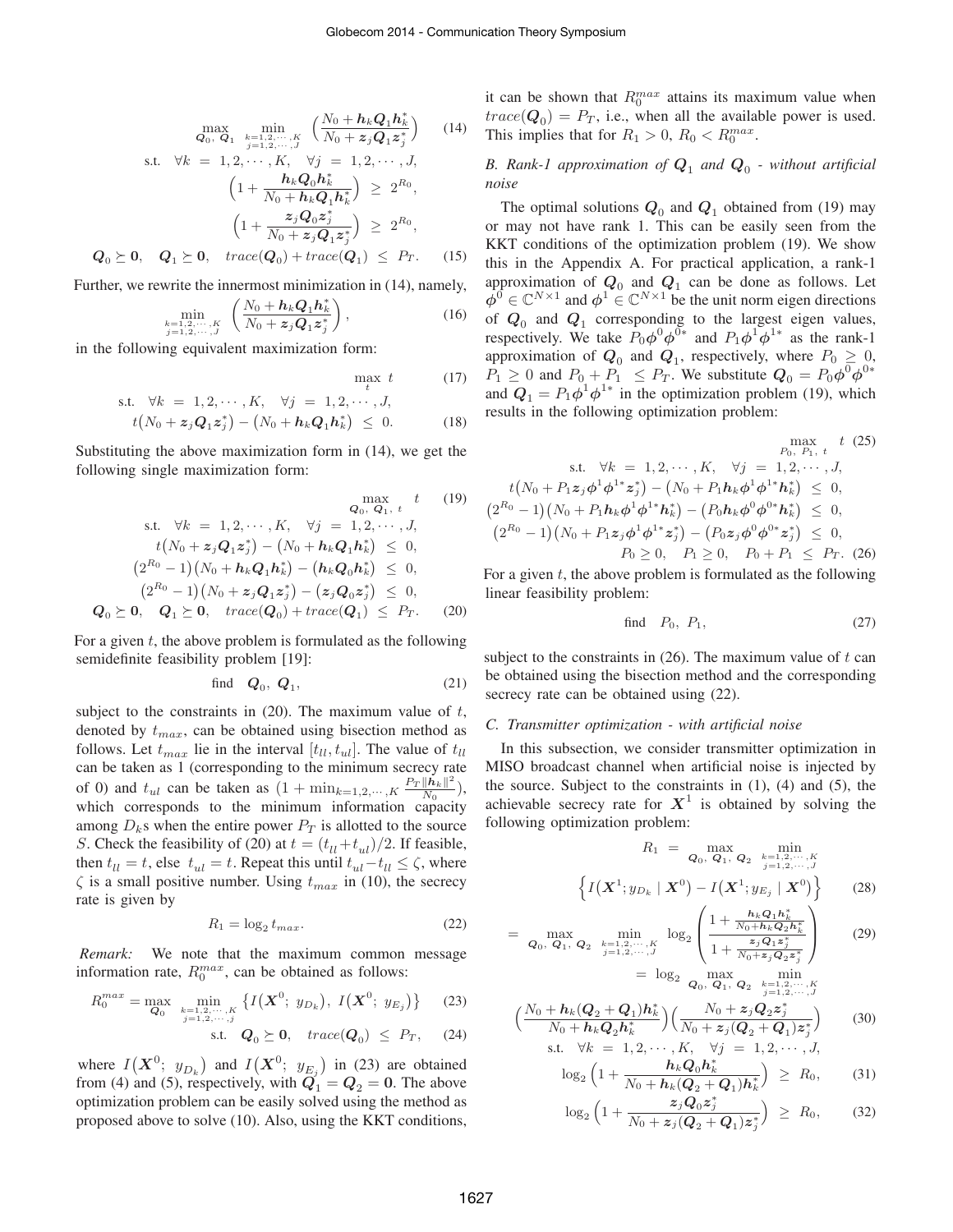$$
Q_0 \succeq 0, \quad Q_1 \succeq 0, \quad Q_2 \succeq 0,
$$
  
trace(Q<sub>0</sub>) + trace(Q<sub>1</sub>) + trace(Q<sub>2</sub>)  $\leq$  P<sub>T</sub>, (33)

where the constraints (31) and (32) are obtained from (4) and (5), respectively, and the objective function in (28) is obtained from (6) and (7). We rewrite the optimization problem in (30) in the following equivalent form:

$$
Q_0, Q_1, Q_2 \quad \min_{j=1,2,\dots,K} \left( \frac{N_0 + h_k(Q_2 + Q_1)h_k^*}{N_0 + h_kQ_2h_k^*} \right)
$$
\n
$$
\left( \frac{N_0 + z_j Q_2 z_j^*}{N_0 + z_j(Q_2 + Q_1)z_j^*} \right)
$$
\n
$$
s.t. \quad \forall k = 1, 2, \dots, K, \quad \forall j = 1, 2, \dots, J,
$$
\n
$$
\left( 1 + \frac{h_k Q_0 h_k^*}{N_0 + h_k(Q_2 + Q_1)h_k^*} \right) \ge 2^{R_0},
$$
\n
$$
\left( 1 + \frac{z_j Q_0 z_j^*}{N_0 + z_j(Q_2 + Q_1)z_j^*} \right) \ge 2^{R_0},
$$
\n
$$
Q_0 \ge 0, \quad Q_1 \ge 0, \quad Q_2 \ge 0,
$$
\n
$$
trace(Q_0) + trace(Q_1) + trace(Q_2) \le P_T. \tag{35}
$$

Further, we rewrite the innermost minimization in (34), namely,

$$
\min_{\substack{k=1,2,\cdots,K\\j=1,2,\cdots,J}} \left( \frac{N_0 + \mathbf{h}_k (\mathbf{Q}_2 + \mathbf{Q}_1) \mathbf{h}_k^*}{N_0 + \mathbf{h}_k \mathbf{Q}_2 \mathbf{h}_k^*} \right)
$$
\n
$$
\left( \frac{N_0 + z_j \mathbf{Q}_2 z_j^*}{N_0 + z_j (\mathbf{Q}_2 + \mathbf{Q}_1) z_j^*} \right),
$$
\n(36)

max

in the following equivalent maximization form:

$$
\max_{u, v} uv \quad (37)
$$
  
s.t.  $\forall k = 1, 2, \dots, K, \quad \forall j = 1, 2, \dots, J,$   
 $u \ge 0, \quad v \ge 0,$   
 $u(N_0 + h_k Q_2 h_k^*) - (N_0 + h_k (Q_2 + Q_1) h_k^*) \le 0,$   
 $v(N_0 + z_j (Q_2 + Q_1) z_j^*) - (N_0 + z_j Q_2 z_j^*) \le 0.$  (38)

Substituting the above maximization form in (34), we get the following single maximization form:

$$
Q_0, Q_1, Q_2, u, v \quad (39)
$$
  
s.t.  $\forall k = 1, 2, \dots, K, \quad \forall j = 1, 2, \dots, J,$   
 $u \ge 0, \quad v \ge 0,$   
 $(2^{R_0} - 1) (N_0 + h_k(Q_2 + Q_1)h_k^*) - (h_kQ_0h_k^*) \le 0,$   
 $(2^{R_0} - 1) (N_0 + z_j(Q_2 + Q_1)z_j^*) - (z_jQ_0z_j^*) \le 0,$   
 $u(N_0 + h_kQ_2h_k^*) - (N_0 + h_k(Q_2 + Q_1)h_k^*) \le 0,$   
 $v(N_0 + z_j(Q_2 + Q_1)z_j^*) - (N_0 + z_jQ_2z_j^*) \le 0,$   
 $Q_0 \ge 0, \quad Q_1 \ge 0, \quad Q_2 \ge 0,$   
 $trace(Q_0) + trace(Q_1) + trace(Q_2) \le Pr. \quad (40)$ 

From the constraints in (40), it is obvious that the upper bound for u can be taken as  $(1 + \min_{k=1,2,\dots,K} \frac{P_T ||h_k||^2}{N_0})$  $\frac{\|h_k\|^2}{N_0}$ ) and we denote it by  $u_{max}$ . Similarly, the upper bound for v can be taken as 1 and we denote it by  $v_{max}$ . We denote the optimum value of the optimization problem (39) by  $u_{opt}v_{opt}$ . For positive secrecy rate,  $u_{max} \ge u_{opt} > 1$ ,  $v_{max} \ge v_{opt} > 0$ and  $u_{opt}v_{opt} > 1$ . We obtain  $u_{opt}v_{opt}$  sequentially by increasing u from 1 towards  $u_{max}$  in discrete steps of size

 $\Delta_u = (u_{max} - 1)/M$ , where M is a large positive integer, and finding the maximum  $v$  such that the constraints in  $(40)$ are feasible and the product  $uv$  is maximum. The algorithm to obtain  $u_{opt}v_{opt}$  is as follows.

\n- 1. for 
$$
(i = 1 : 1 : M)
$$
\n- 2. begin
\n- 3.  $u_i = 1 + (i * \Delta_u)$
\n- 4.  $v_i = \max_{Q_0, Q_1, Q_2, v_i} v$  s.t. all constraints in (40).
\n- 5. if  $(i = 1)$  then  $u_{opt} = u_i$ ,  $v_{opt} = v_i$
\n- 6. **elseif**  $(u_{opt}v_{opt} \leq u_i v_i)$  then  $u_{opt} = u_i$ ,  $v_{opt} = v_i$
\n- 7. **else**  $u_{opt} = u_{opt}$ ,  $v_{opt} = v_{opt}$
\n- 8. **endif**
\n- 9. **end for loop**
\n

The constrained maximization problem in the for loop can be solved using the bisection method by checking the feasibility of the constraints in (40) at  $u = u_i$  and v in the interval [0,  $v_{max}$ ]. Having obtained  $u_{opt}v_{opt}$ , the secrecy rate is given by

$$
R_1 = \log_2 u_{opt} v_{opt}.\tag{41}
$$

We can take the rank-1 approximation of  $Q_1$  and  $Q_0$  as discussed in subsection III-B, i.e., by substituting  $Q_0 = P_0 \phi^0 \phi^{0*}$ and  $Q_1 = P_1 \phi^1 \phi^{1*}$  in the optimization problem (39) and solving for  $P_0$ ,  $P_1$ ,  $Q_2$ , u and v. An analysis of the rank for this system can be carried out along the same line as that in Appendix A.

# IV. RESULTS AND DISCUSSIONS

We present the numerical results and discussions in this section. We obtained the secrecy rate results through simulations for  $N = 2$ ,  $K = 2$  and  $J = 1, 2, 3$  eavesdroppers. The following complex channel gains are taken in the simulations:  $h_1 = [0.7647 - 0.8345i, 0.9672 - 0.3692i], h_2 = [2.1455 +$  $0.4291i, 1.4245-1.1555i, \n\boldsymbol{z}_1 = [-0.3473+0.2551i, 0.6134-$ 0.0568i],  $z_2 = [0.5298 + 0.8579i, -1.2671 - 0.0428i], z_3 =$  $[-0.2776 + 0.4551i, 0.4310 + 0.7209i].$ 

Figure 2 shows the secrecy rate plots for MISO broadcast channel as a function of total transmit power  $(P_T)$  when no artificial noise is injected. The secrecy rates are plotted for the cases of with and without  $W_0$ . For the case with  $W_0$ , the information rate of  $W_0$  is fixed at  $R_0 = 1$ . From Fig. 2, we observe that, for a given number of eavesdroppers, the secrecy rate degrades when  $W_0$  is present. Also, the secrecy rate degrades for increasing number of eavesdroppers. Figure 3 shows the  $R_1$  vs  $R_0$  tradeoff, where  $R_1$  is plotted as a function of  $R_0$  for  $K = 2$ ,  $J = 1, 2, 3$  at a fixed total power of  $P_T = 12$  dB and no artificial noise. It can be seen that as  $R_0$  is increased, secrecy rate decreases. This is because the available transmit power for  $W_1$  decreases as  $R_0$  is increased. The point 3.16 on the  $R_0$  axis where the secrecy rate drops to zero corresponds to  $R_0^{max}$ . Figure 4 shows the secrecy rate plots for MISO broadcast channel as a function of total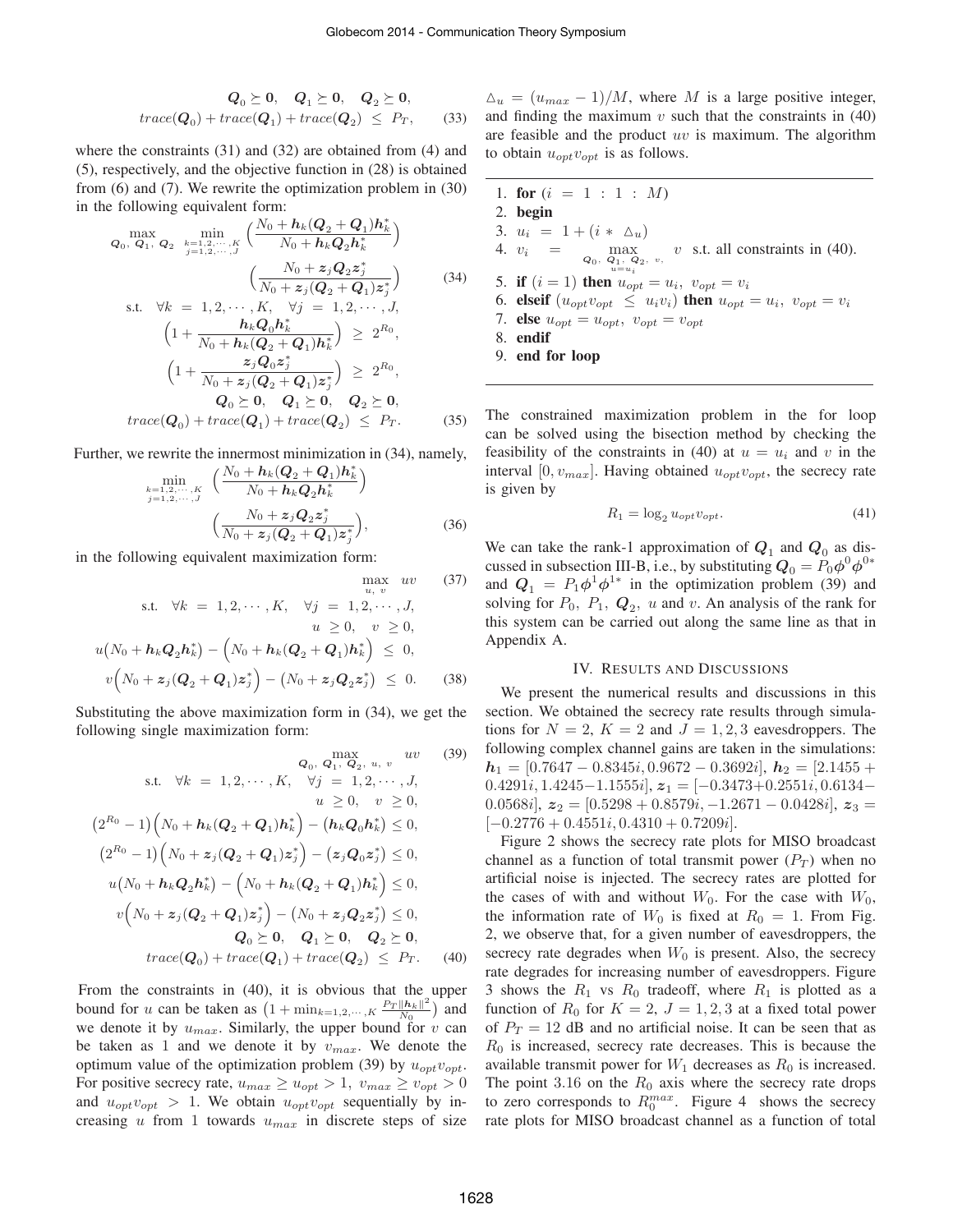

Fig. 2. Secrecy rate vs total power  $(P_T)$  in MISO broadcast channel with/without  $W_0$  for  $N = 2$ ,  $K = 2$ ,  $J = 1, 2, 3$ , no artificial noise, and  $\mathcal{D} = \mathcal{A}$ 



Fig. 3.  $R_1$  vs  $R_0$  in MISO broadcast channel for  $N = 2$ ,  $K = 2$ ,  $J =$ 1, 2, 3,  $P_T = 12$  dB, and no artificial noise.

transmit power  $(P_T)$  when artificial noise is injected. Similarly, Fig. 5 shows the  $R_1$  vs  $R_0$  tradeoff with artificial noise, where  $R_1$  is plotted as a function of  $R_0$  for  $K = 2$ ,  $J = 1, 2, 3$  at a fixed total power of  $P_T = 12$  dB. We observe a significant improvement in secrecy rate as compared to Fig. 2 and Fig. 3 when  $J = 2$  or 3 eavesdroppers are present. When only one eavesdropper is present, artificial noise does not help in improving the secrecy rate. This is due to the null signal beamforming by the source at the eavesdropper which is only possible when  $J < N$ . Also, for the above channel conditions, we observe that the solutions  $Q_0$  and  $Q_1$  obtained by solving the optimization problems (19) and (39) have rank 1.

# V. CONCLUSIONS

We investigated transmitter optimization problem in MISO broadcast channel with common and secret messages. The source operates under a total power constraint. It also injects artificial noise to improve the secrecy rate. We obtained the optimum covariance matrices associated with the common



Fig. 4. Secrecy rate vs total power  $(P_T)$  in MISO broadcast channel with/without  $W_0$  for  $N = 2$ ,  $K = 2$ ,  $J = 1, 2, 3$ , with artificial noise, and  $R_0 = 1$ .



Fig. 5.  $R_1$  vs  $R_0$  in MISO broadcast channel for  $N = 2$ ,  $K = 2$ ,  $J =$  $1, 2, 3, P_T = 12$  dB, and with artificial noise.

message, secret message, and artificial noise, which maximized the achievable secrecy rate and simultaneously met the fixed rate  $R_0$  for the common message.

### APPENDIX A

In this appendix, we analyze the rank of the solutions  $Q_0$  and  $Q_1$  which are obtained by solving the optimization problem (19). We take the Lagrangian of the objective function  $-t$  subject to the constraints in (20) as follows [19]:

$$
\ell(t, Q_0, Q_1, \lambda, \Lambda_0, \Lambda_1, \mu_{kj}, \nu_k, \xi_j) = -t
$$
  
+  $\lambda \Big( trace(Q_0) + trace(Q_1) - P_T \Big)$   
-trace( $\Lambda_0 Q_0$ ) - trace( $\Lambda_1 Q_1$ )  
+  $\sum_{k=1}^{K} \sum_{j=1}^{J} \mu_{kj} \Big( t\big(N_0 + z_j Q_1 z_j^*\big) - \big(N_0 + h_k Q_1 h_k^*\big) \Big)$   
+  $\sum_{k=1}^{K} \nu_k \Big( \big(2^{R_0} - 1\big) \big(N_0 + h_k Q_1 h_k^*\big) - \big(h_k Q_0 h_k^*\big) \Big)$